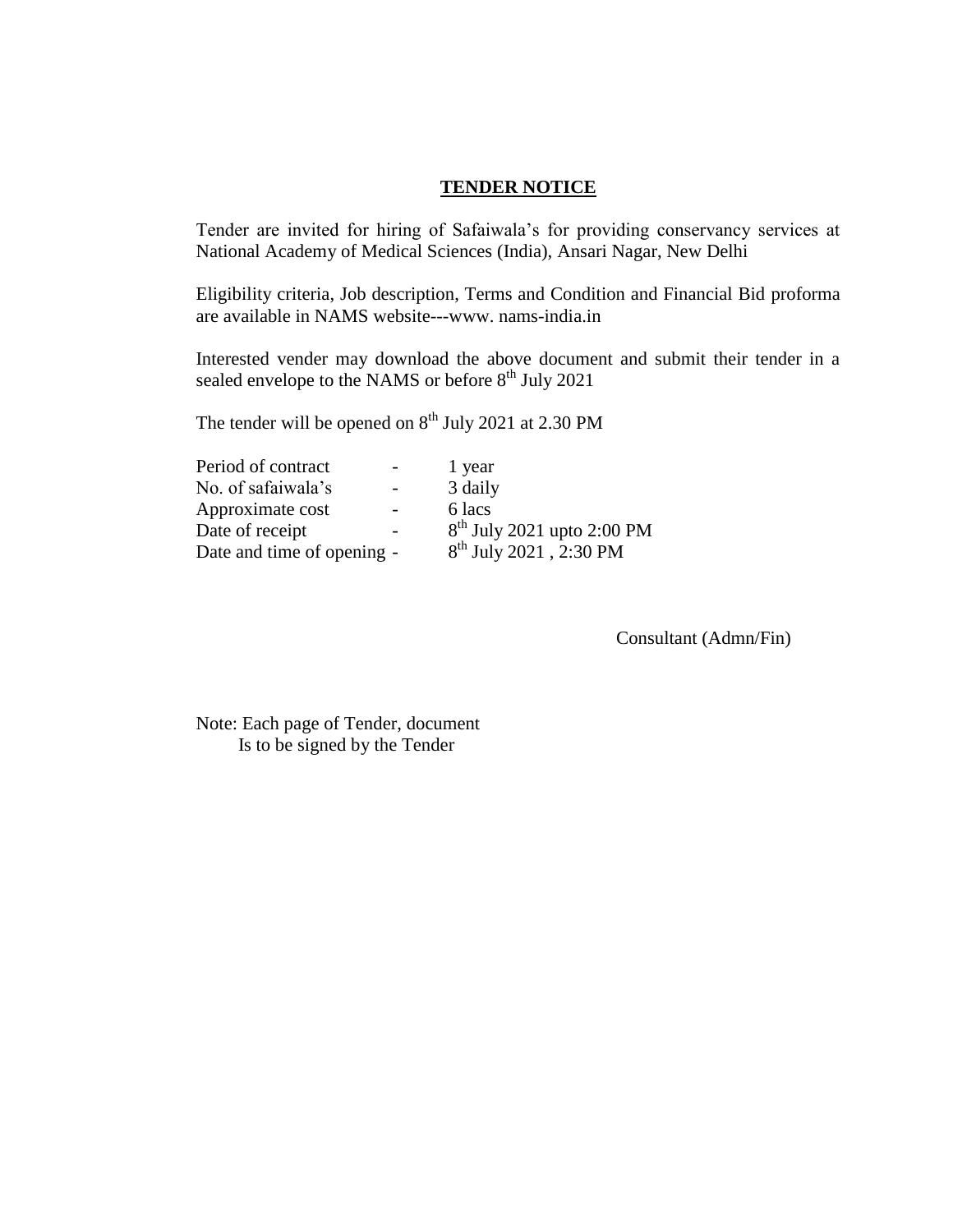## **HIRING OF MANPOWER FOR HOUSE KEEPING SERVICES Estimate cost of tender: Rs. 6 lac per annum.**

Sealed tenders are invited from experienced and reputed Manpower Agencies for outsourcing of the services of the following manpower to work in the NAMS Office.

| <b>Tentative Requirement</b>   | <b>Tentative per day</b><br><b>Requirement (Nos)</b> |
|--------------------------------|------------------------------------------------------|
| 1. House Keeping (Safaiwala's) |                                                      |

Rates quoted: (Break-up of rates must be enclosed)

(1) House Keeping Rs. Rs.

#### **Note:**

- (1) The rates quoted should be including all statutory dues, Services Charges, GST etc. it should be shown as net comprehensive rate. No addition of any kind except additional statutory dues levied by competent authorities after the date of submission of tender will be allowed. However, while preparing the comparative chart of tenders received, the basic rates, ESI, PF, GST and service charges will only be counted.
- (ii) The requirement of manpower as mentioned at S1. No. 2 is indicative and the same may increase or decrease at the discretion of MCI.
- (iii) Wages and other statuary requirements should be in conformity with the latest minimum wages notified by Labour Department, Govt. of NCT of Delhi. In case the minimum wages is revised during the tender process the same will apply accordingly and later on also as and when the same is revised/increased by Govt. of NCT of Delhi the same will apply.

### **If rates is found to be less than the minimum wages, as prescribed by Delhi Govt, the whole tender will be rejected.**

| 1. Last date of Submission  | 8.7.2021 |                     |
|-----------------------------|----------|---------------------|
| 2. Date and time of opening |          | 8.7.2021 at 2.30 PM |

**Signature of the Tenderer Seal: \_\_\_\_\_\_\_\_\_\_\_**

Date: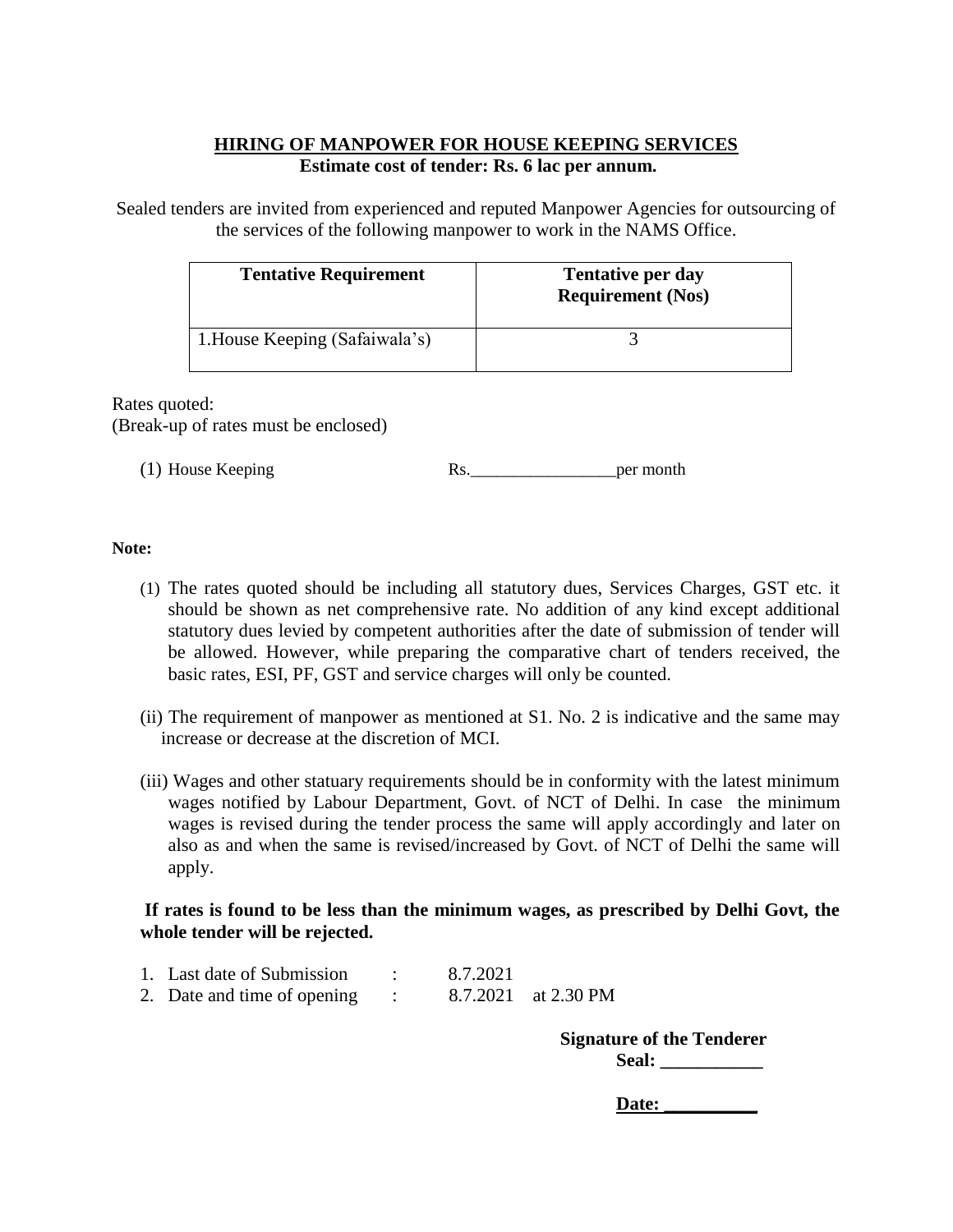# **ELIGIBILITY OF CRITERIA**

- 1. The Agency should be registered as a firm or company registered under the Companies Act 1956.
- 2. The agency should be registered with Labour Dept. of Government of NCT of Delhi/Central Govt., holding a valid license under the latest contract Labour (Regulation and Abolition) Act for engaging a minimum of 100 employees and should be having valid ESI, EPF Code No., PAN No., GST No., etc. The Tenderer should also be registered under Delhi Shops and Establishments Act. The statutory requirements, as stated above and as applicable should be fulfilled.
- 3. The Agency should have a minimum annual turn over of Rs. 40 lakh during each of the last three years and should not have made a loss in any of these years. It should have a workforce of atleast thirty or more per shift for one client and should have a minimum experience 10 year in House Keeping Agency business in large Govt. Organization/Multi-National Companies/National Labs/PSUs/Nationalised Banks etc.
- 4. Only those tenders/contractors who meet all the guidelines and terms and conditions in all respects should submit their tenders (s)
- 5. The NAMS reserves the right to reject all or any of the tenders or to accept any tender without assigning any reason whatsoever and to annul the bidding process at any time prior to award of contract without assigning any reason thereof.
- 6. All pages of the tender documents must be signed by the authorized signatory and the power of attorney holder, a copy of the document granting power of Attorney, in favour of the authorized signatory should be enclosed. Conditional tenders will be rejected.
- 7. Only those tenders/contractors who meet all the guidelines and terms and conditions in all respects should submit their tender (s)

### **Job Description**

## **1. Sweeping and Cleaning of Floors:**

- 1.1. Carpet area and open area (including open Terrace) should be swept and garbage removed daily. The sweeping and cleaning is not limited to one time per day but should be done whenever necessary during daytimes to keep the premises clean and tidy.
- 1.2. Removing of waste papers etc. form dust bins in all sections/units should be done twice daily.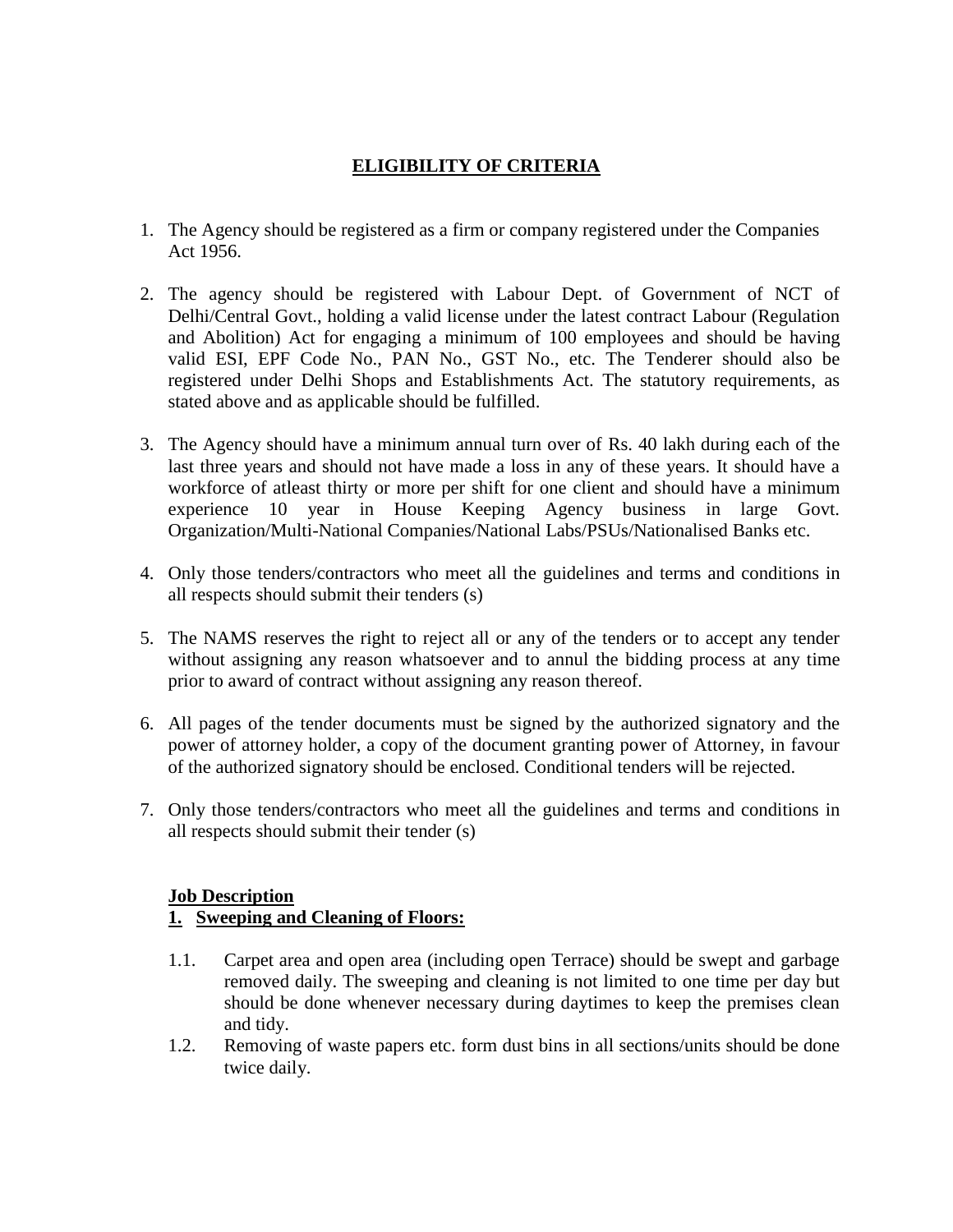- 1.3. Mopping of floors of the building should be carried out at least once in a week where there is cement/mosaic flooring
- 1.4. In Officers chambers and other sections, switch rooms, computer rooms and in areas where there is PVC/Tiled flooring, mopping should be carried out daily.
- 1.5. Liquid Scented Phenyle of good quality should be used for mopping work.

# **2. Cleaning of Ceilling, Walls and Electrical Fittings:**

- 2.1 Removing of cob-webs on ceiling and walls should be done once in a week.
- 2.2 Internal wooden/plywood partitions should be cleaned once in a fortnight
- 2.3 Doors and glass panes on windows should be cleaned daily and should be cleaned with soap oil etc. once in fortnight.
- 2.4 Electrical fitting like fans, Tube lights, Air Conditioners etc. should be cleaned once in a week

## **3. Scavenging and Cleaning**

- 3.1 Toilets and urinals should be cleaned as frequently as necessary and not less than three times daily, using necessary implements and Liquid Scented Phenyle of good quality.
- 3.2 Cleaning of toilets, wash basins and urinals using acid and stain remover, should be done twice in a week.
- 3.3 Bathrooms should be cleaned daily using soap oil and Liquid Scented Phenyle of good quality.
- 3.4 Napthalene balls and Deodorant/Air freshener materials should be kept regularly in toilets, urinals and bathrooms
- 3.5 Blocks, if any, in the Sewer system, man-holes etc., inside the premises of NAMS should be attended by the Contractor with required equipments at his cost and on urgent basis.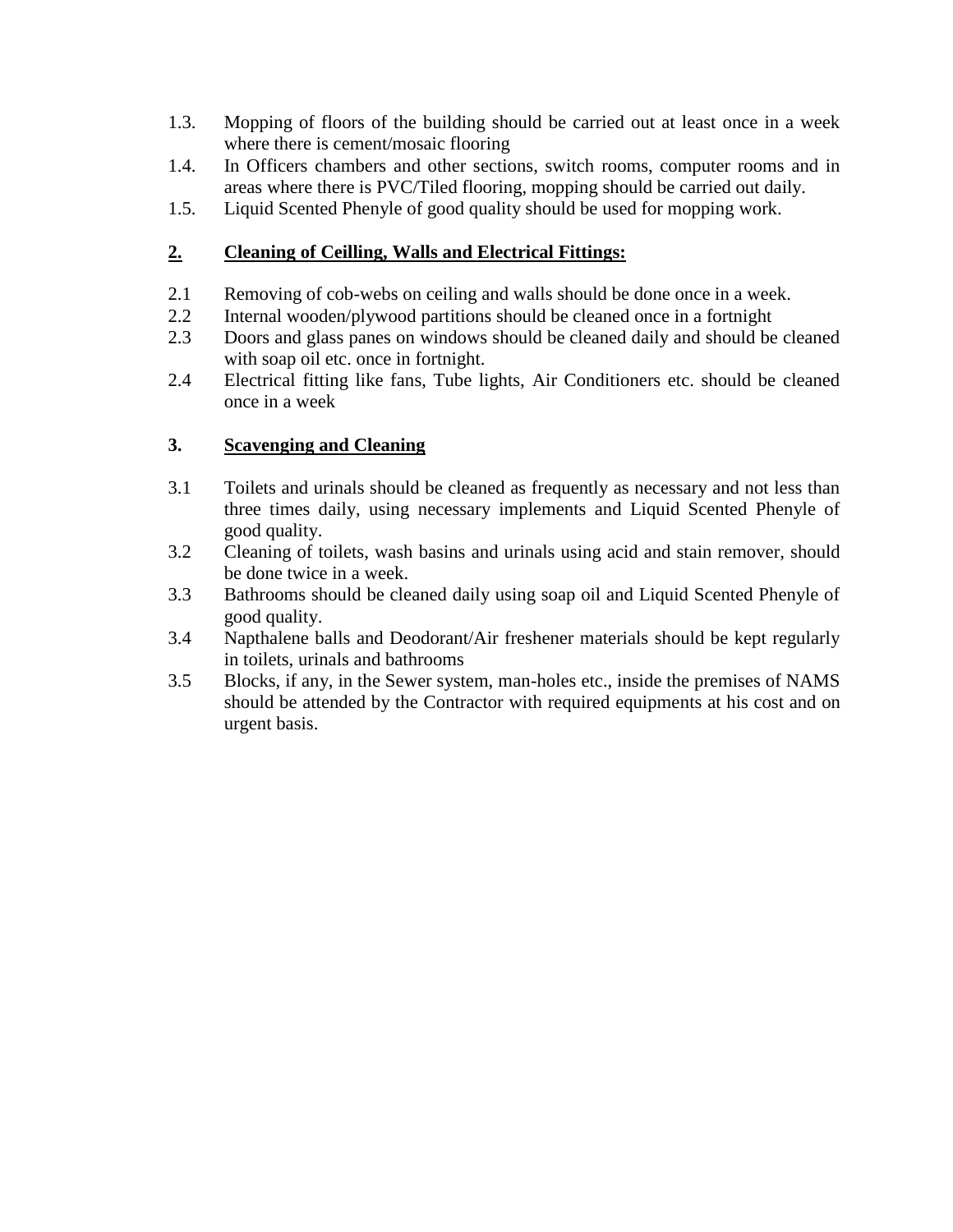#### **TERMS AND CONDITION**

- (1) The contract is awarded initially for 12 months. The term of the contract may be extendable on satisfactory performance.
- (2) The persons deployed by the agency should not have any adverse Police records/criminal cases against them. The Agency should make adequate enquiries about the character and antecedents of the persons whom they are recommending. The character and antecedents of each personnel of the service provider will be got verified by the service provider before their deployment after investigation by the local police, collecting proofs of identify like driving license, bank account details, previous work experience, proof of residence and recent photograph and a certification to this effect submitted to the Academy.
- (3) The service provider will also ensure that the personnel deployed are medically fit and will keep in record a certificate of their medical fitness. The contractor shall provide sufficient sets of uniform at his cost to its employees and ensure that they wear them all times and maintain them clean.
- (4) The service provider shall withdraw such employees who are not found suitable by the academy for any reasons immediately on receipt of such a request from the Academy.
- (5) The service provider shall engage necessary persons as required by this Council from time to time. The said persons engaged by the service provider shall be the employees of the service provider and it shall be the duty of the service provider to pay their salary per month. The Company/Firm/Agency will provide proof of receipt of wages by the workers before the end of each month. There is no Master and Servant relationship between the employees of the service provider and this Acadmey and further that the said persons of the service provider shall not claim any absorption in the Academy on any ground whatsoever.
- (6) The service provider's personnel's shall not claim any benefit/compensaiotn/absortion/regularization of services form/in this Council under the provision of Industrial Disputes Act., 1947 or Contract Labour (Regulation and Abolition) Act, 1970. Undertaking from the persons to this effect shall be submitted by the service provider to the Council.
- (7) The service provider's personnel shall not divulge or disclose to any person, any details of office, operational process, technical know-how, security arrangements, administrative/organizational matters as all these matters are of confidential/secret nature.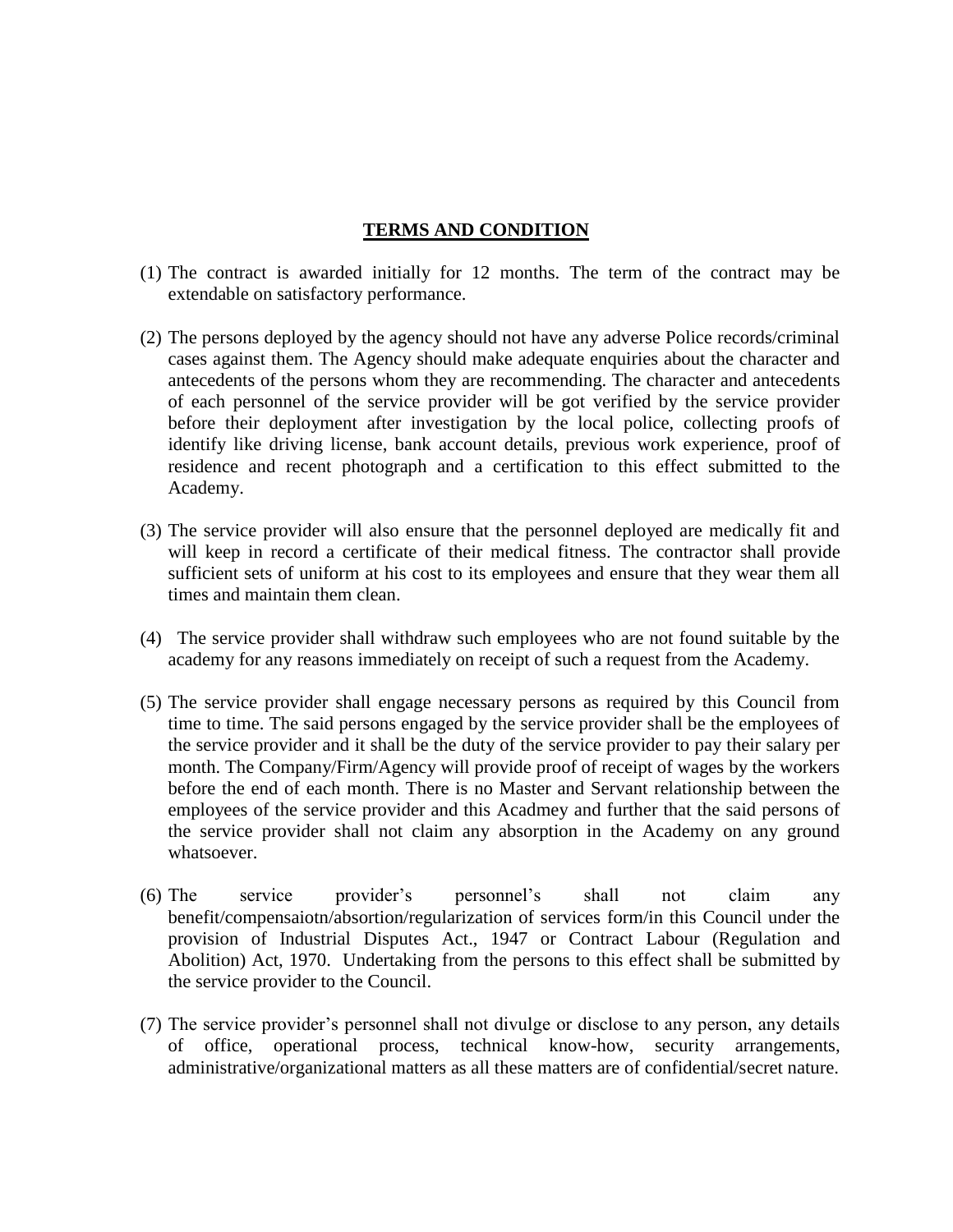- (8) The service provider's personnel should be polite, cordial, positive and efficient, while handling the assigned work and their actions shall promote good will and enhance the image of this Academy. The service provider shall be responsible for any act of indiscipline on the part of persons deployed by the Agency.
- (9) Any employee of the contractor proceedings on leave shall immediately be replaced by the contractor at no additional expenses to the employer.
- (10) This award of work contract will not confer any right for regular appointment in NAMS.
- (11) It is purely a work contract based on the principals of "Laws of Contracts". The Secretary reserves the Right to reduce or extend the periodicity of the contract without assigning any reasons thereof and the decision of the Secretary will be final.
- (12) The payment for performing executing stipulated contractual work be made on monthly basis on submission of bill in duplicate by the Contract with advance stamped receipt.
- (13) Payment will be made either by crossed cheque in the name of company/firm or through RTGS.
- (14) Income tax at prescribed rate, will be deducted at source, from the monthly payment of the bills unless tax exemption certificate from income tax authorities are produced.
- (15) The cleaning material either will be supplied by the Academy or may be procured by the Contractor from reputed supplier on competitive rates and the material bill will be reimbursed by the Academy.
- (16) That the agency will be wholly and exclusively responsible for payment of wages to the persons engaged by it in compliance of all the statutory obligations under all related legislations as applicable to it from time to time including minimum wages Act., Employees Provident Fund Act, ESI Act, etc. and the Council shall not incur any liability of the service provider for nay expenditure whatsoever on the persons employed by the agency on account of nay such statutory obligation. The agency will have to provide particulars of EPF, ESI of its employees engaged in the Council, on monthly basis along with bill submitted by them.
- (17) Rate quoted is applicable for the whole months including holydays/Sundays.
- (18) The Security Deposit amounting to Rs.50,000/- will have to deposited by the firm/company before taking the house keeping contract. This amount will not earn any interest thereon.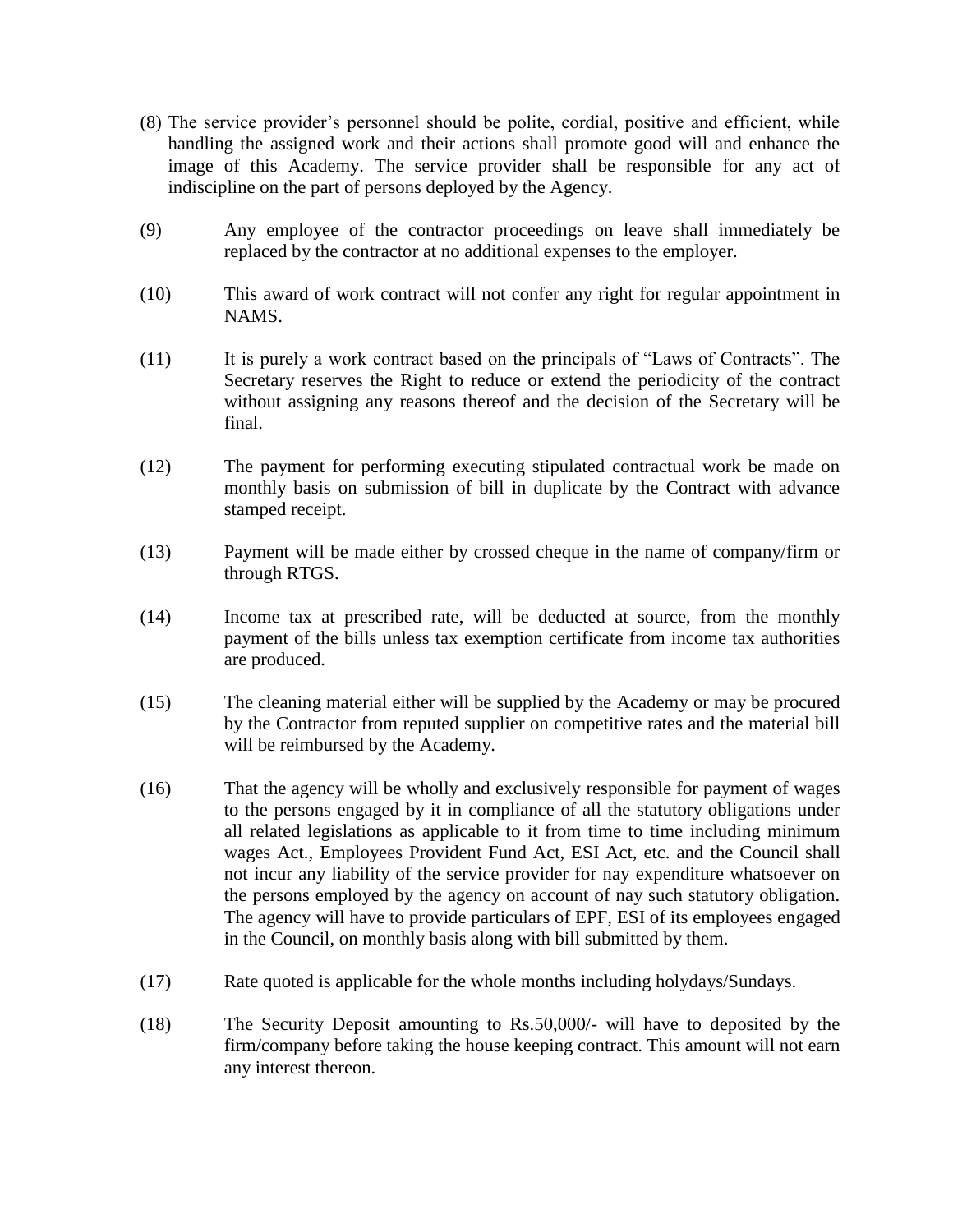- (19) The Security Deposit shall be returned to the contractor on the expiry of the contract period on furnishing the usual clearances/no demand certificate.
- (20) The contractor if refuses to continue the work at any stage before the expiry of contract period, will result to forfeiture his security deposit.
- (21) In case the services are not found satisfactory, the contract may be terminated by Academy at any time during the contract period without any prior notice and without assigning any reasons whatsoever.
- (22) However, the agreement can be terminated by either party by giving one months notice in advance. If the agency fails to give one months' notice in writing for termination of the Agreement then one month's wages etc and any account due to the agency from the Council shall be forfeited by the Council.
- (23) In case failure to execute the work to the fullest satisfaction of the penalty of 1% per day on the amount of monthly bill, will be leived as penalty.
- (24) In case, if the work not all carried out, disallowance at the rate of 4% per day the amount of the monthly bill (limited to 100%) will be levied as penalty.
- (25) The agency shall disburse the salary of the workers before  $7<sup>th</sup>$  of the succeeding months.
- (26) In case, if the work is not all carried out, disallowance at the rate of 4 % per day the amount of the monthly bill (limited to 100 %) will be levied as penalty.
- (27) The agency shall disburse the salary of the workers before  $7<sup>th</sup>$  of the succeeding months.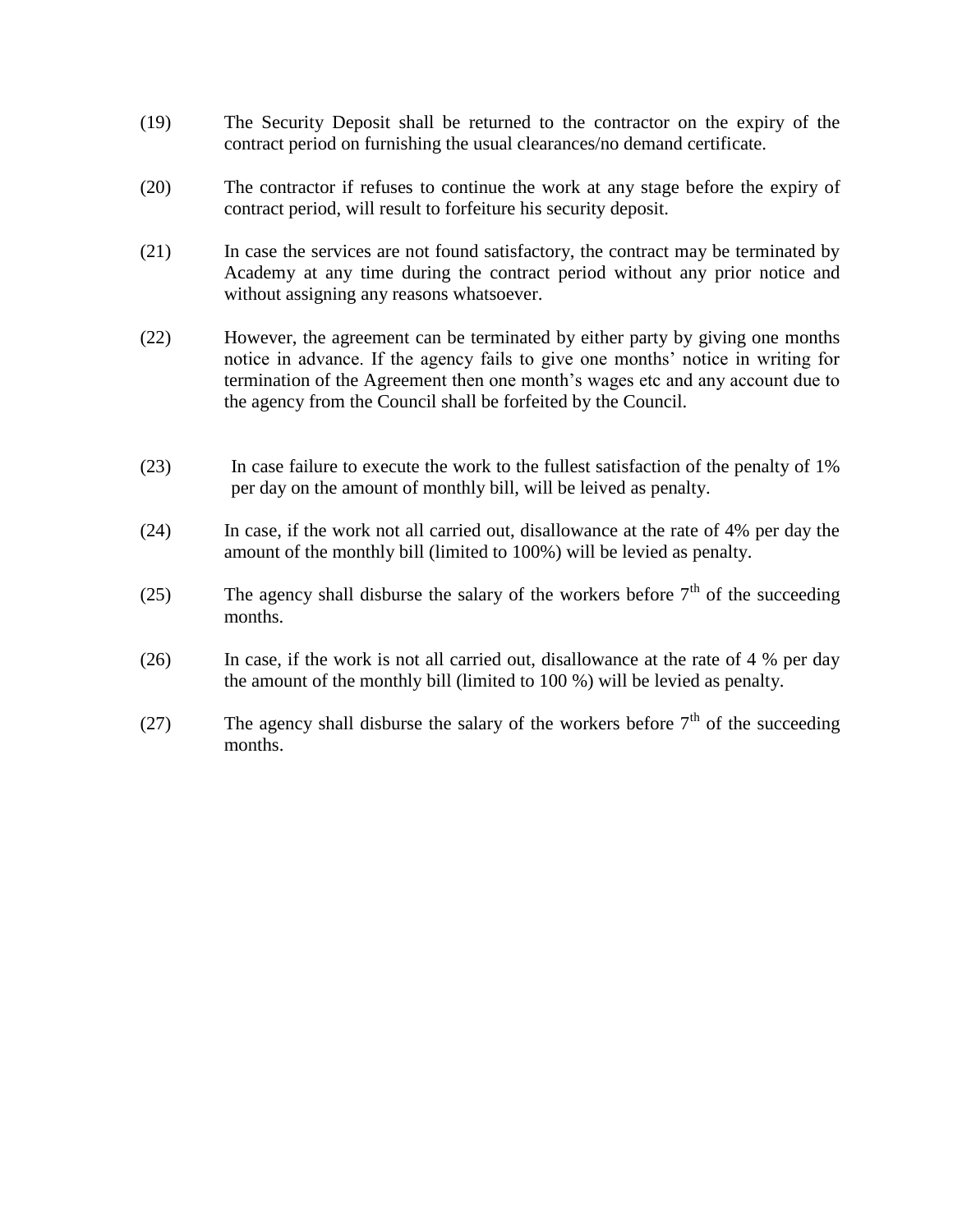| S.No.            | <b>Particulars</b>                                                                                                                                                                                                                                      | To be filled in by the Tender |
|------------------|---------------------------------------------------------------------------------------------------------------------------------------------------------------------------------------------------------------------------------------------------------|-------------------------------|
| $\mathbf{1}$     | Name of the Agency                                                                                                                                                                                                                                      |                               |
| 2.               | Date of establishment of the agency                                                                                                                                                                                                                     |                               |
| 3.               | Office address of the agency with<br>telephone<br>office<br>number,<br>fax<br>number and mobile number<br>and<br>name of the contract                                                                                                                   |                               |
| $\overline{4}$ . | registered<br>Whether<br>with<br>all<br>concerned Government Authorities<br>of<br>all<br>(copies)<br>certificates<br>οf<br>registration to be enclosed)                                                                                                 |                               |
| 5.               | PAN (copy to be enclosed)                                                                                                                                                                                                                               |                               |
| 6.               | GST registration number (copy to be<br>enclosed)                                                                                                                                                                                                        |                               |
| 7.               | Registration/licence<br>under<br>no.<br>contract<br>labor (regulation<br>and<br>abolition) Act 1970                                                                                                                                                     |                               |
| 8.               | Whether the firm is blacklisted by<br>any Government Department or any<br>criminal case is registered against<br>the<br>firm or its owner/partners<br>in India (if no,<br>anywhere<br>an<br>undertaking to this effect is to<br>attached n this regard) |                               |
| 9.               | Length of experience in the field                                                                                                                                                                                                                       |                               |
| 10.              | Experience in dealing with Govt.<br>departments (Indicate the namesof<br>the departments and years of dealing<br>with those department and attach<br>copies of contracts orders placed on<br>the agency)                                                |                               |
| 11.              | Whether a copy of the terms and<br>conditions (Annexure-I) duly signed<br>in token of acceptance of the same is<br>attached.                                                                                                                            |                               |
| 12.              | Whether agency profile is attached?                                                                                                                                                                                                                     |                               |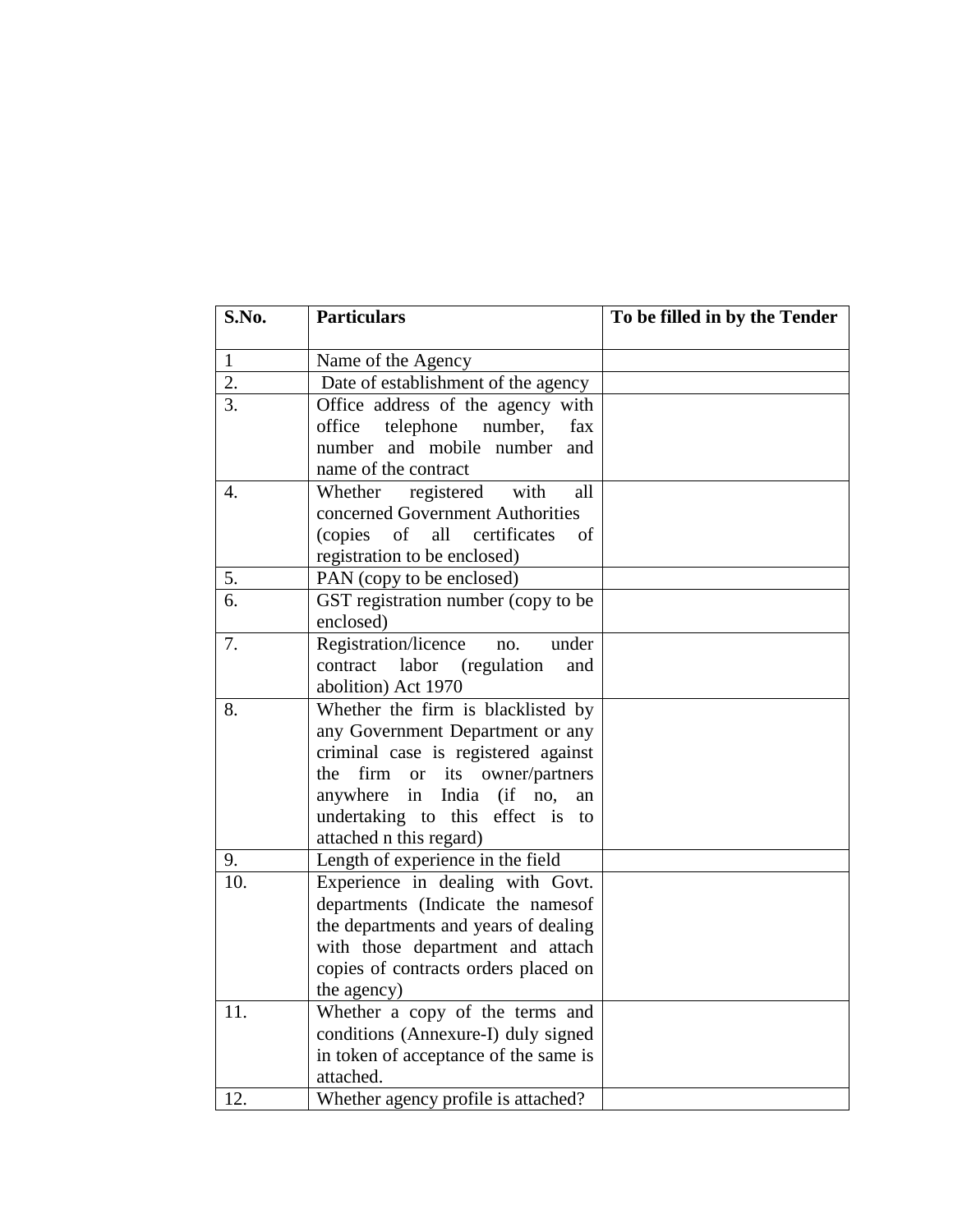| other clients<br>List<br>ΟĪ |
|-----------------------------|
|-----------------------------|

 (**Signature) With date** 

## **FINANCIAL BID**

### **For providing manpower to the Medical Council of India**

**Name of Tendering Company/ Firm/Agency\_\_\_\_\_\_\_\_\_\_\_\_\_\_\_\_\_\_\_\_\_\_\_\_\_\_\_\_\_\_\_\_**

**EMD: Rs. \_\_\_\_\_\_\_\_\_\_\_\_\_D.D./P.O. No. \_\_\_\_\_\_\_\_\_\_\_\_\_\_\_\_ Dated: \_\_\_\_\_\_\_\_\_\_\_\_**

**Name of Bank /Branch : \_\_\_\_\_\_\_\_\_\_\_\_\_\_\_\_\_\_\_\_\_\_\_\_\_\_\_\_\_\_\_\_\_\_\_\_\_\_\_\_\_\_\_\_\_\_**

| S.No. | Skilled/<br><b>Unskilled</b> | <b>Daily</b><br>wage rates<br>as<br>prescribed<br>by Govt.<br>of NCT of<br><b>Delhi</b><br>(Basic<br>minimum<br>wage) | <b>EPF</b> | <b>ESI</b> | <b>GST</b> | Any<br>other<br>statutory<br>liability | <b>Contractors</b><br>(Admn./Service<br>charges) | Over<br>time<br>(OTA) | <b>Total</b> |
|-------|------------------------------|-----------------------------------------------------------------------------------------------------------------------|------------|------------|------------|----------------------------------------|--------------------------------------------------|-----------------------|--------------|
|       |                              |                                                                                                                       |            |            |            |                                        |                                                  |                       |              |

### **NOTES:**

1. Rates quoted should be equal to or more than the minimum wages prescribed under Minimum Wages Act., 1948 as applicable in the NCT of Delhi